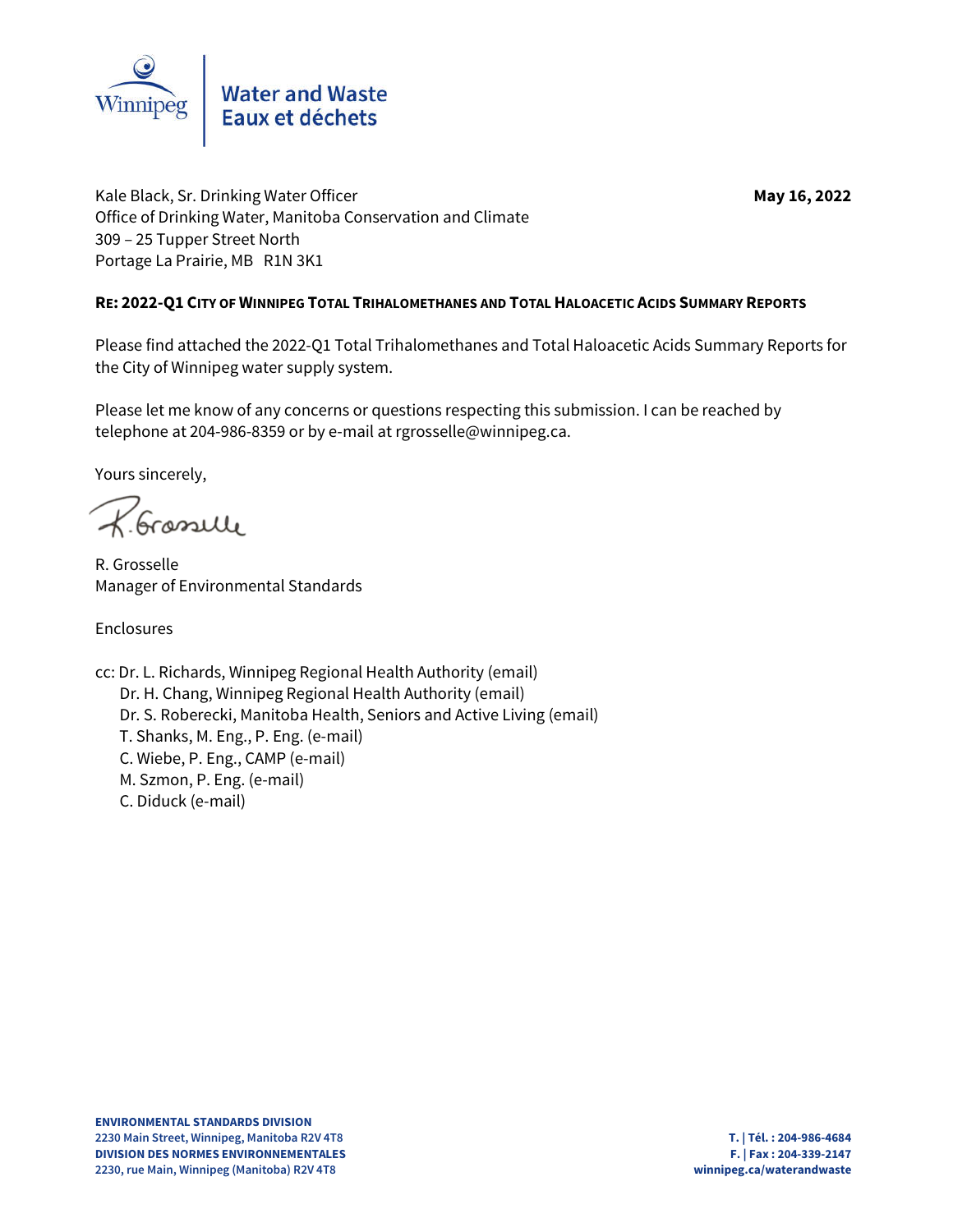

# **Environmental Standards Division**

## **Total Trihalomethanes Summary Report**

**Reporting Period: Quarter 1 2022**

### **License: PWS-09-412-02**

|                            | DISTRIBUTION SYSTEM THM RESULTS (ug/L) |              |       |              |              |              |  |  |
|----------------------------|----------------------------------------|--------------|-------|--------------|--------------|--------------|--|--|
| <b>SAMPLE DATE</b>         | $WC-12$                                | <b>WC-06</b> | NW-05 | <b>NE-09</b> | <b>SE-07</b> | <b>SW-08</b> |  |  |
| Monday, May 10, 2021       | 41.8                                   | 37.5         | 31.0  | 34.1         | 36.0         | 35.7         |  |  |
| Monday, August 16, 2021    | 66.6                                   | 63.0         | 64.5  | 63.1         | 59.1         | 61.1         |  |  |
| Monday, November 8, 2021   | 41.5                                   | 39.2         | 40.0  | 41.3         | 39.4         | 40.8         |  |  |
| Monday, February 14, 2022  | 44.9                                   | 42.7         | 42.7  | 42.4         | 37.2         | 42.0         |  |  |
| <b>RUNNING AVERAGE THM</b> | 48.7                                   | 45.6         | 44.6  | 45.2         | 42.9         | 44.9         |  |  |

### **COMMENTS:**

February 14, 2022 samples analyzed past hold time.

## Methodology

Modified from EPA Method 5021A, "Volatile Organic Compounds in Various Sample Matrices Using Equilibrium Headspace Analysis", Revision 2, July 2014 and EPA Method 8260B, "Volatile Organic Compounds by Gas Chromatography/Mass Spectrometry (GC/MS)", Revision 3, August 2006.

> Report Date: May 13, 2022

N:\Compliance Reporting\Submittal Letters\DBPS THM Quarterly\[Quarterly THM 2022.xlsx]THM Q1